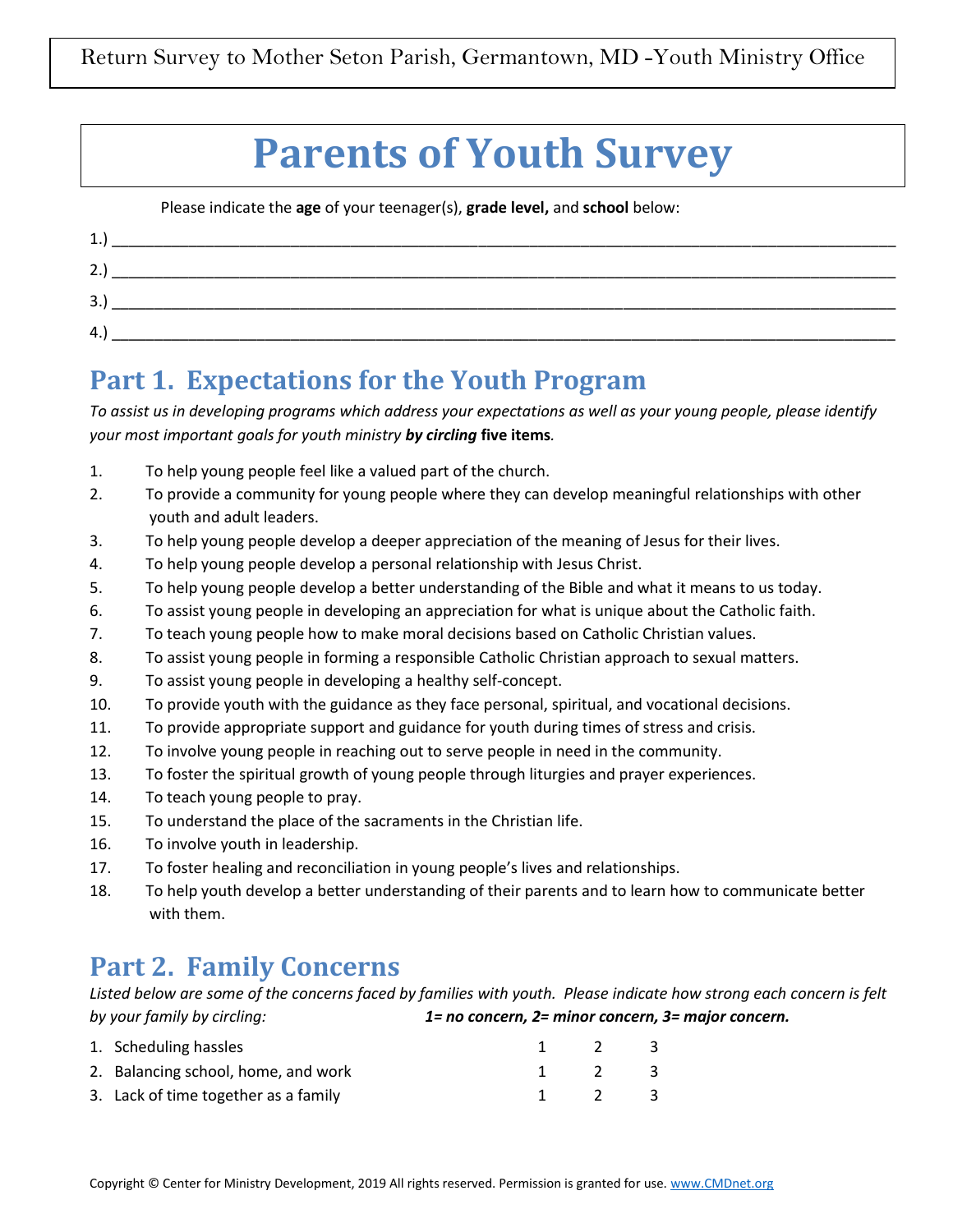#### *1= no concern, 2= minor concern, 3= major concern.*

|    | 4. Poor communication                          |   | 2 | 3 |
|----|------------------------------------------------|---|---|---|
|    | 5. Parental separation/divorce/remarriage      | 1 | 2 | 3 |
| 6. | Problems with family finances                  | 1 | 2 | 3 |
| 7. | Making realistic rules and expectations        | 1 | 2 | 3 |
| 8. | Participation in Mass/parish programs          | 1 | 2 | 3 |
|    | 9. Substance abuse: alcohol                    | 1 | 2 | 3 |
|    | 10. Substance abuse: drugs                     | 1 | 2 | 3 |
|    | 11. Making moral decisions                     | 1 | 2 | 3 |
|    | 12. On moral issues: sexuality                 | 1 | 2 | 3 |
|    | 13. Getting along with siblings                | 1 | 2 | 3 |
|    | 14. Living out faith life                      | 1 | 2 | 3 |
|    | 15. Prayer                                     | 1 | 2 | 3 |
|    | 16. Tension between racial or ethnic groups    | 1 | 2 | 3 |
|    | 17. Sharing time in service to others          | 1 | 2 | 3 |
|    | 18. Balancing family and community commitments |   | 2 | 3 |

### Part. 3. Program Interest

### *If the parish sponsored programs in the following areas, which would you consider attending? (Check all that apply.)*

- \_\_\_ Understanding adolescent growth
- \_\_\_ Understanding adolescent faith issues
- \_\_\_ Family decision making
- \_\_\_ Improving parent-teen communications and relationships
- \_\_\_ Families, separation, and divorce
- \_\_\_ Issues in the life of remarried families
- **\_\_\_** Approaches to family prayer and ritual
- \_\_\_ Family Bible Study
- **\_\_\_** Faith Formation for adults
- **\_\_\_** Handling questions of adolescent sexuality
- \_\_\_ Helping youth make moral decisions
- \_\_\_ Helping youth make school/career choices
- \_\_\_ Adolescents, alcohol and drugs
- \_\_\_ Issues of adolescent anxiety and depression
- \_\_\_ Mid-life issues for parents with youth
- \_\_\_ Coping with the values of pop culture, online communication, and other media
- \_\_\_ Parent/Youth family nights (movies, games, etc.)
- \_\_\_ Family social activities
- \_\_\_ Family picnic or potluck dinners
- \_\_\_ Family home Mass